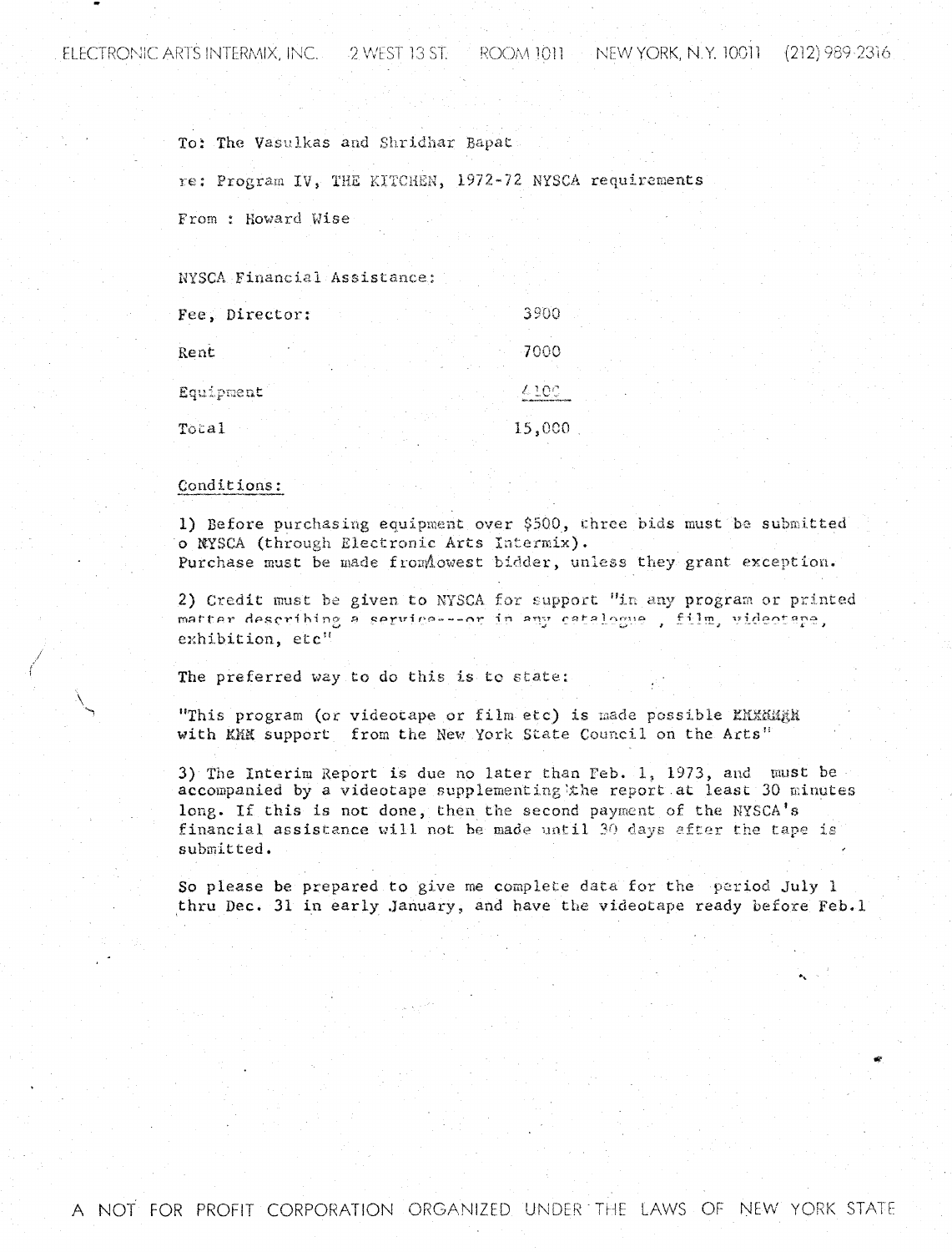To: The Vasulkas

Re: 1972-73 NYSCA requirements, Program  $\Psi$ , Vasulka Video =

From: Howard Wise

Financial Assistance :

Steina: 3900 Woodie 3900 Experimental Equipment 2400 Operating expenses \_\_\_ 80O Total 11,000

0.

1971-72 expenditures for equipment exceed grant by \$15 . \$400 from Carol & Ferd included in 1972-3 income, making net of 385 to be added to the above .

Expenditures so far for '72-'73 are:

Technisphere (eqpt) 141

Requirements :

1) Before purchasing and equipment costing over \$500, three bids must be submitted to NySCA . Purchase must be made from lowest bidder, unless exception is granted .

2) Credit must be given to NYSCA for support "in any program or printed matter describing a service----or in any product such as catalogue, film, videotape, exhibition----"

The preferred way is to state: This program (or videotape or film etc) is made possible with  $\blacksquare$  support from the New York State Council on the Arts"

supplement . 3)At the time of filing the "Interim Report"---no later than Feb.  $1,1973$ , otherwise the second payment will be delayed until a month after it is received, a videotape of at least 30 minutes is to be included as a

A NOT FOR PROFIT CORPORATION ORGANIZED UNDER THE LAWS OF NEW YORK STATE